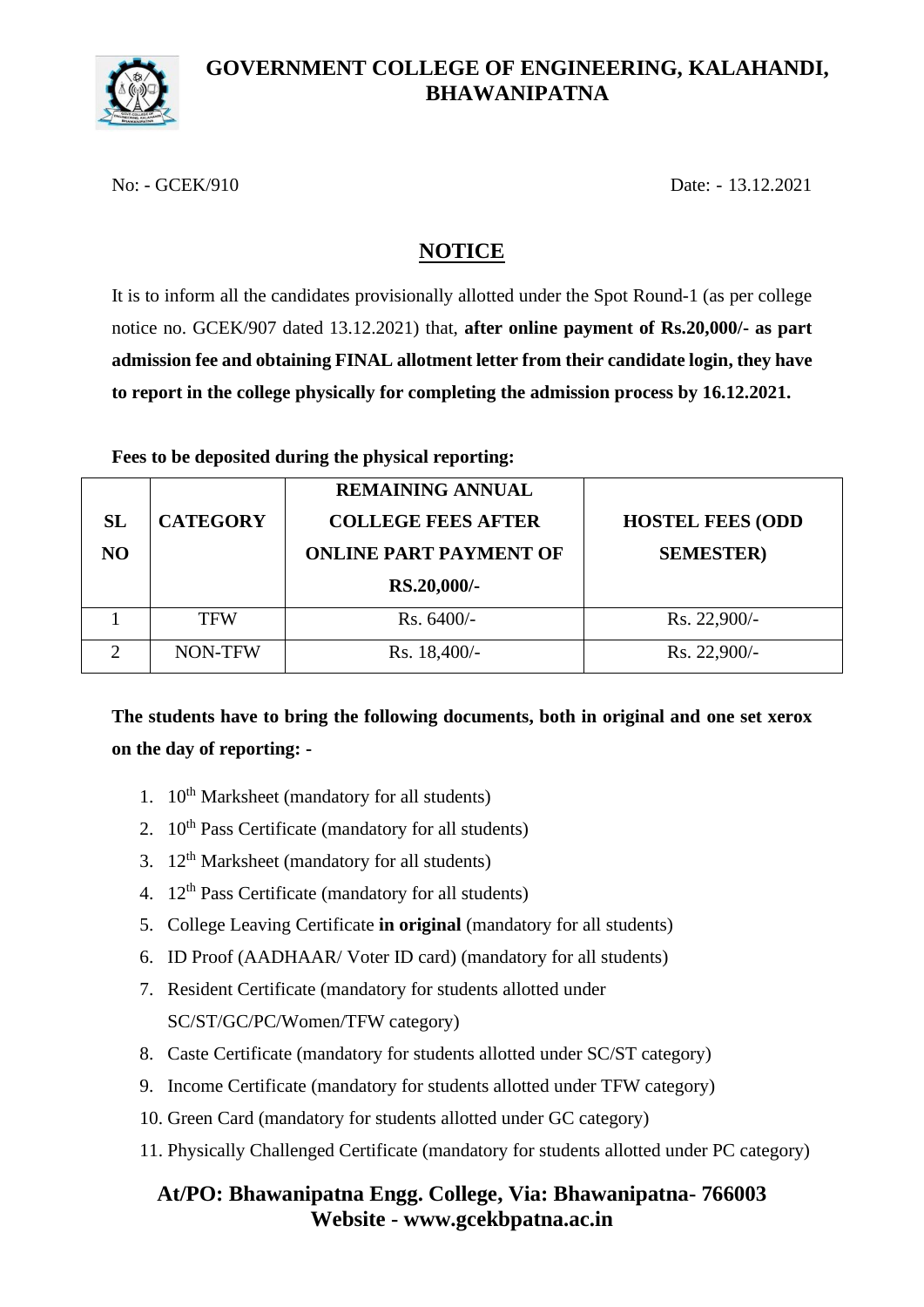

## **GOVERNMENT COLLEGE OF ENGINEERING, KALAHANDI, BHAWANIPATNA**

- 12. JEE Main/ Special OJEE Rank Card (mandatory for all students)
- 13. Final Seat Allotment Letter (mandatory for all students)
- 14. Anti-Ragging affidavit by the student and parent
- 15. Passport photo (06) and Stamp Size photo (04) (mandatory for all students)

#### **MODE OF PAYMENT: -**

#### **College Fees: -**

- 1. Click on the URL<https://gcekbpatna.ac.in/billpayment/> College fees online payment gateway will be activated by  $14<sup>th</sup>$  December 2021(2 pm) DO NOT PAY ON SBI COLLECT PORTAL
- 2. Enter OJEE Application number in the field of registration number.
- 3. The college fees applicable to the student will be visible and proceed for the online payment.
- 4. To get the payment receipt, click on Print Receipt button on the top right corner of the webpage<https://gcekbpatna.ac.in/billpayment/>
- 5. Enter OJEE application number and date of birth as 01-01-2001. Click on Login and download your receipt.

\*After receiving the date of birth data of all the students from OJEE, the date of birth to be entered in the "Print Receipt" page will be updated from the subsequent semesters.

#### **Hostel Fees: -**

- Students can give the consent for staying in the hostel at the time of reporting. They can pay the hostel fees through Demand Draft in favour of "Principal GCEK" in any nationalised bank payable at Bhawanipatna.
- Also, the hostel fees can be paid in cash mode at the time of reporting.
- The total hostel fees to be paid for  $1<sup>st</sup>$  semester B.Tech students is Rs. 22,900/- (Rupees Twenty-Two Thousand Nine Hundred Only).

For further queries, contact: -

• **For college fee payment related queries**, **contact Dr. Chitaranjan Dash** (Associate Professor, Dept of Basic Science & Professor-In-Charge, Accounts) on the mail id [crdash@gcekbpatna.ac.in](mailto:crdash@gcekbpatna.ac.in)

## **At/PO: Bhawanipatna Engg. College, Via: Bhawanipatna- 766003 Website - www.gcekbpatna.ac.in**